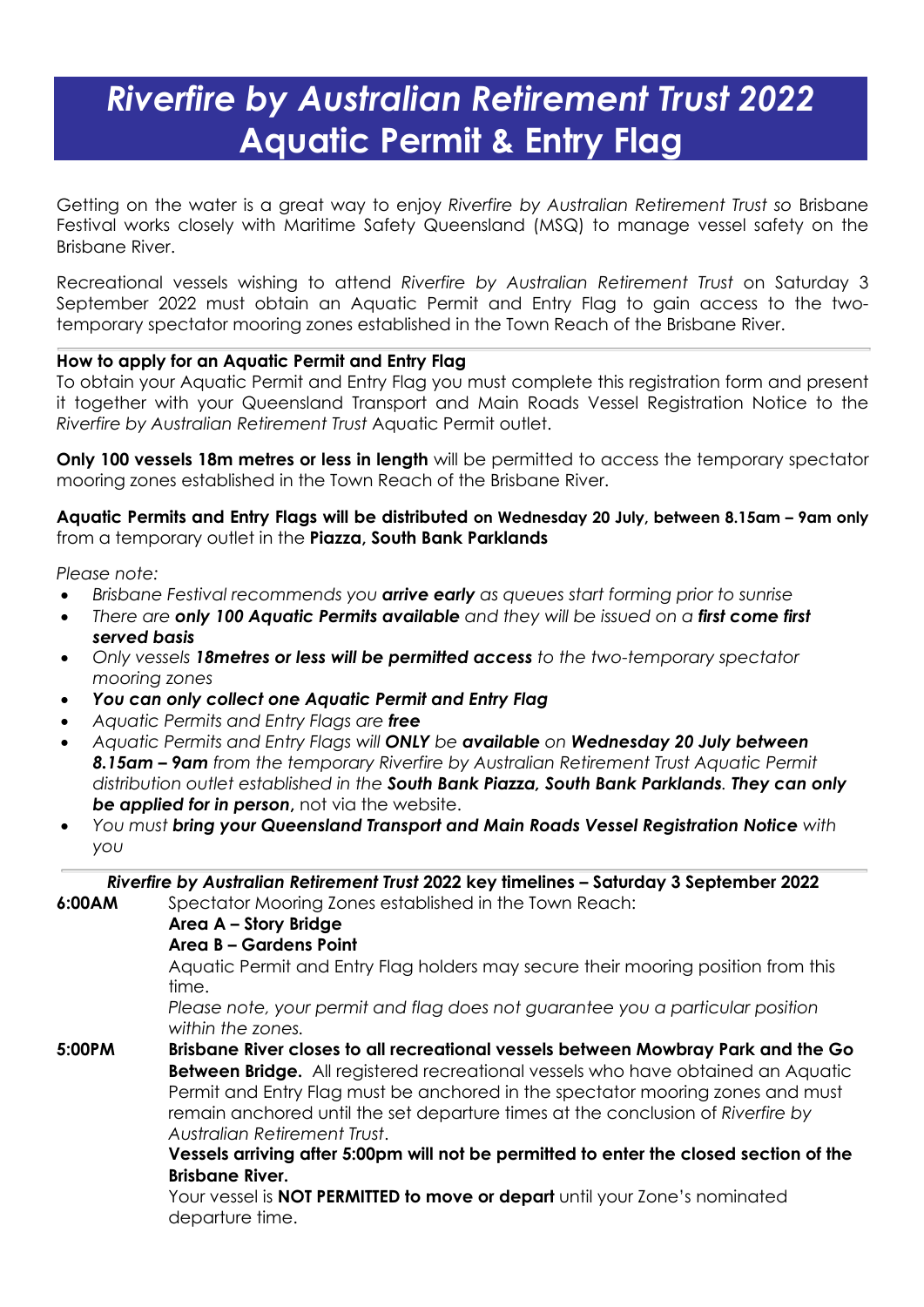- **6:15PM** Commercial Operators must be anchored in their mooring zone and must remain anchored until released by Marine Authorities at the conclusion of *Riverfire by Australian Retirement Trust*.
- **6.45PM** Citycats cease operation
- **7:05PM** *Riverfire by Australian Retirement Trust* commences
- **7:25PM** *Riverfire by Australian Retirement Trust* concludes
- **7:45PM** Citycat services resume operation and Commercial Operators are released by Marine Authorities.
- **8.15PM** Area A Story Bridge: departures begin
- **8.30PM** Area B Gardens Point: departures begin
- **8.45PM** The Brisbane River reopens to all traffic.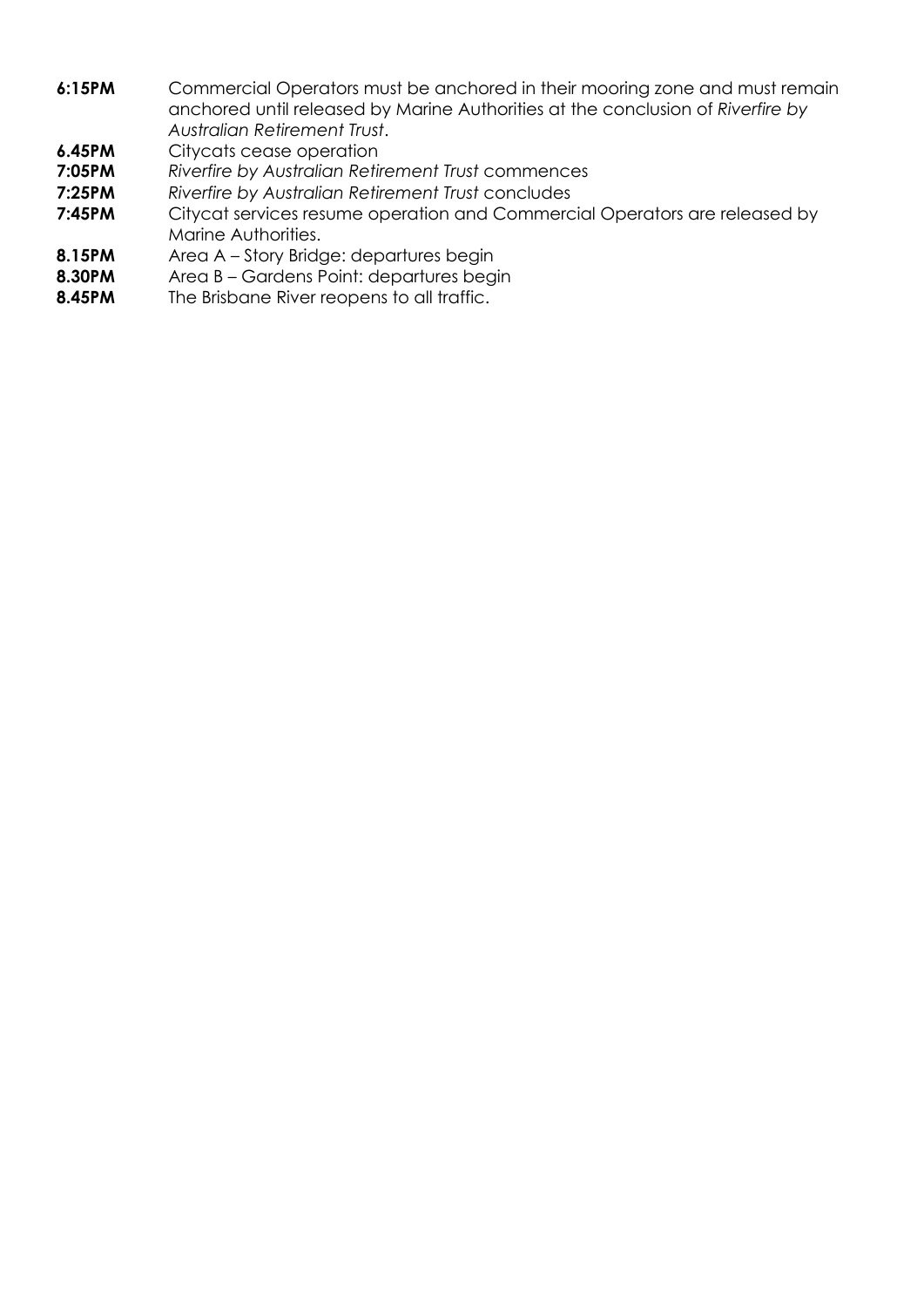# *Riverfire by Australian Retirement Trust 2022* **Aquatic Permit Entry Flag Vessel Registration Details**

| <b>Vessel Owner's Name</b>              |                      |
|-----------------------------------------|----------------------|
| <b>Owner's Address</b>                  |                      |
| Suburb/City                             | Postcode             |
| <b>Phone Number</b>                     | <b>Fax Number</b>    |
| Email                                   |                      |
| <b>Vessel Registration No</b>           | <b>Vessel Name</b>   |
| <b>Vessel Type</b>                      | <b>Vessel Length</b> |
| Vessel attended last year<br><b>YES</b> | <b>NO</b>            |

- The Vessel that you stipulate on this registration form **must be 18 metres or less** and be the vessel you intend to bring to Riverfire by Australian Retirement Trust.
- The Entry Flags must be clearly displayed on port side of the vessel. It is recommended flags be firmly tied to the vessel's guide rail or radio antenna.
- Any vessel not displaying an Entry Flag will be stopped by Enforcement Agencies and asked to produce a flag. Vessels who have not registered for an Aquatic Permit will not be permitted entry to the Riverfire by Australian Retirement Trust restricted areas or the spectator mooring zones. *No exceptions will be made.*
- Your Aquatic Permit and Entry Flag does not guarantee you a particular position within the two mooring zones in the Town Reach of the Brisbane River.
- The personal information collected on this application will be used to allow vessel owners to obtain an Aquatic Permit and Entry Flag which permits them to access the dedicated spectator mooring zones as authorised under the Transport Operations (Marine Safety) Act<br>1994. Authorised Departmental staff will have access to this information and your personal<br>details will not be disclosed to a third
- The personal information collected on this registration form will be kept and maybe used by Brisbane Festival for the purpose of sending promotional material to you.
- Brisbane Water Police will text you a message on the night, advising you when vessels in Zone A & Zone B will be released. Its therefore important the mobile number you list on the Registration Form is the number of the mobile you will have on board with you on Saturday.<br>3 September.

Upon having your registration approved, you will receive an MSQ Chartlette showing the spectator mooring zones, the fireworks exclusion zones and release times for the spectator mooring zones.

Read the conditions on your Chartlette and the MSQ Aquatic Permit carefully, keep all the information sheets provided to you and bring them along on Saturday 3 September 2022.

Remember to keep your radio tuned into Triple M's for the live broadcast of the *Riverfire by Australian Retirement Trust 2022* soundtrack.

**Aquatic Permit Number: ..….……**

(Office use only)